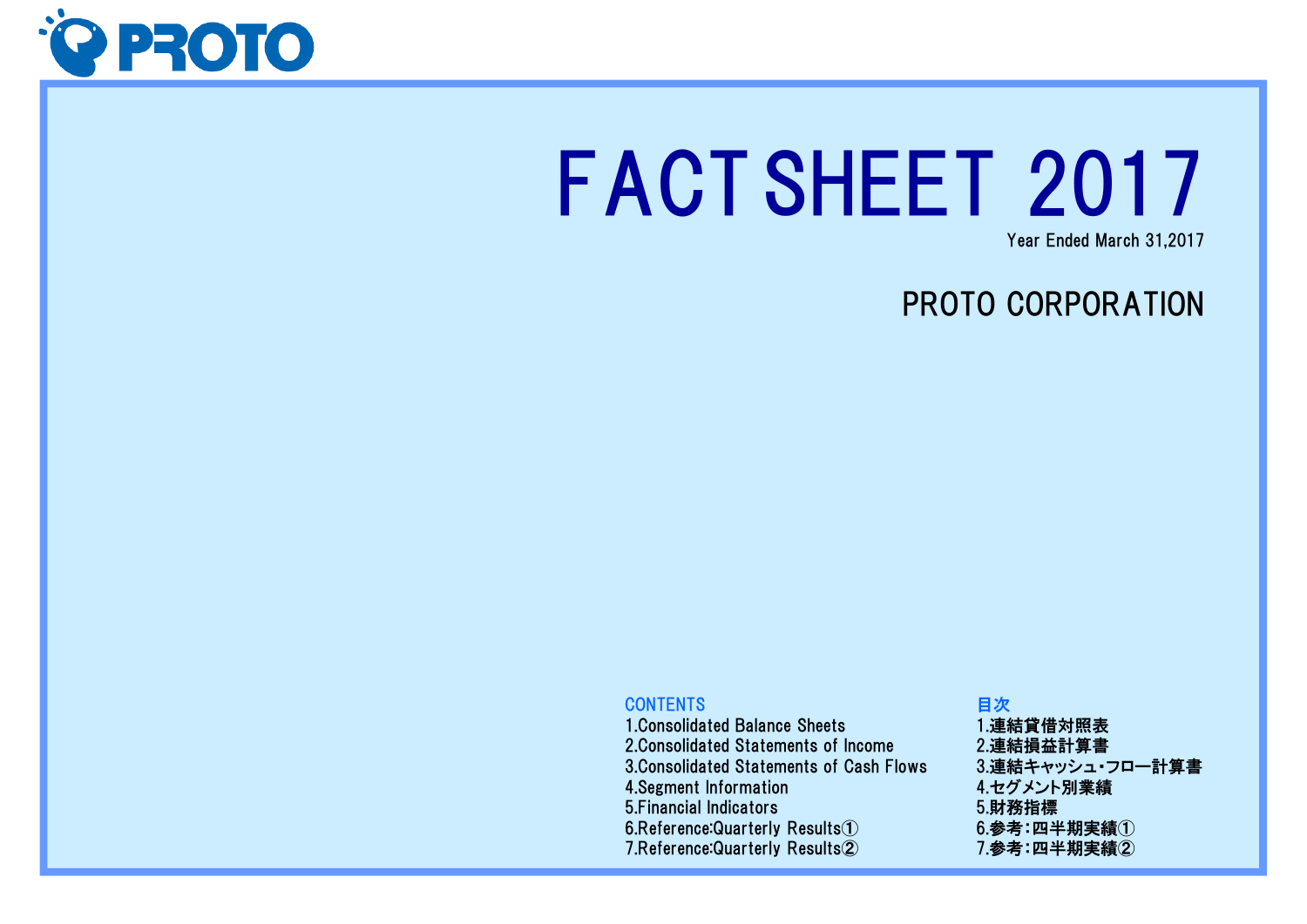### **Consolidated Balance Sheets**

### 連結貸借対照表

| 連結貸借対照表                                                                                          |                          |                                   |                          |                          |                  |                  |                          |                  |                  |                  |                  | As of March 31 / 3月31日現在 |
|--------------------------------------------------------------------------------------------------|--------------------------|-----------------------------------|--------------------------|--------------------------|------------------|------------------|--------------------------|------------------|------------------|------------------|------------------|--------------------------|
|                                                                                                  |                          |                                   |                          |                          |                  |                  |                          |                  |                  |                  |                  |                          |
|                                                                                                  |                          | 2007.3                            | 2008.3                   | 2009.3                   | 2010.3           | 2011.3           | 2012.3                   | 2013.3           | 2014.3           | 2015.3           | 2016.3           | 2017.3                   |
|                                                                                                  |                          |                                   |                          |                          |                  |                  |                          |                  |                  |                  |                  | ¥Millions/百万円            |
| <b>ASSETS</b>                                                                                    | 資産の部                     |                                   |                          |                          |                  |                  |                          |                  |                  |                  |                  |                          |
| <b>Current assets</b>                                                                            | 流動資産<br>現金及び預金           | 10.858                            | 12,295<br>9.135          | 12.038<br>9,257          | 14.184<br>11,275 | 16.061<br>12,748 | 15.855                   | 20.686<br>14,950 | 22.815<br>11,507 | 21.743<br>12,431 | 22,073<br>11.688 | 23.731<br>12,784         |
| Cash and cash deposits<br>Trade notes and accounts receivable                                    | 受取手形及び売掛金                | 7.722<br>2,713                    | 2.739                    | 2.395                    | 2,456            | 2,654            | 11.734<br>3.078          | 3,754            | 5,030            | 4.696            | 4.986            | 4,877                    |
| Inventories                                                                                      | たな卸資産                    | 74                                | 44                       | 69                       | 76               | 91               | 194                      | 688              | 4,658            | 3,734            | 4,134            | 4,667                    |
| Deferred tax assets                                                                              | 繰延税金資産                   | 105                               | 96                       | 141                      | 162              | 217              | 218                      | 162              | 279              | 341              | 183              | 178                      |
| Other current assets                                                                             | その他                      | 245                               | 282                      | 175                      | 216              | 353              | 644                      | 1,151            | 1,364            | 654              | 1,093            | 1,235                    |
| Allowance for doubtful accounts                                                                  | 貸倒引当金                    | (3)                               | (3)                      | (1)                      | (2)              | (3)              | (14)                     | (21)             | (25)             | (116)            | (11)             | (11)                     |
| <b>Fixed asset</b>                                                                               | 定資産:                     | 7.065                             | 6,728                    | 9.570                    | 10.038           | 10,102           | 12.729                   | 14.155           | 21,091           | 20,007           | 18.812           | 18.203                   |
| Property, plant and equipment:                                                                   | 有形固定資産:                  | 4,221                             | 4,212                    | 7,318                    | 7,134            | 7,086            | 7,204                    | 7,481            | 10,544           | 10.457           | 10,791           | 10,902                   |
| <b>Buildings and structures</b>                                                                  | 建物及び構築物                  | 1,881                             | 1,782                    | 3,341                    | 3,160            | 2,966            | 2,999                    | 2,905            | 5,500            | 5,197            | 5,489            | 5,520                    |
| Land                                                                                             | 土地                       | 2.174                             | 2.174                    | 3.900                    | 3,900            | 3,998            | 4.021                    | 4.076            | 4,787            | 4.787            | 4.803            | 4.793                    |
| Other fixed assets                                                                               | その他                      | 165                               | 255                      | 77                       | 73               | 120              | 184                      | 499              | 257              | 473              | 499              | 588                      |
| Intangible fixed assets                                                                          | 無形固定資産                   | 346                               | 262                      | 293                      | 870              | 1,109            | 3.643                    | 4,954            | 8,909            | 8.088            | 6,672            | 5,962                    |
| Investments and other assets:                                                                    | 投資その他の資産:                | 2.497                             | 2.253                    | 1.958                    | 2.034            | 1.906            | 1.881                    | 1.718            | 1.637            | 1.461            | 1.348            | 1.338                    |
| Investment securities                                                                            | 投資有価証券                   | 820                               | 588                      | 438                      | 555              | 499              | 623                      | 317              | 354              | 383              | 349              | 900                      |
| Deferred tax assets                                                                              | 繰延税金資産                   | 421                               | 383                      | 493                      | 508              | 599              | 435                      | 404              | 344              | 245              | 118              | 106                      |
| Other investments                                                                                | その他                      | 1.283                             | 1.307                    | 1.055                    | 1.061            | 900              | 882                      | 1.064            | 1.007            | 870              | 911              | 391                      |
| Allowance for doubtful accounts                                                                  | 貸倒引当金                    | (28)                              | (26)                     | (29)                     | (92)             | (93)             | (60)                     | (67)             | (69)             | (38)             | (31)             | (60)                     |
| Total asse                                                                                       | 産合計                      | 17.924                            | 19.023                   | 21.608                   | 24,223           | 26.163           | 28.585                   | 34.841           | 43.907           | 41.751           | 40.885           | 41.934                   |
| <b>LIABILITIES</b>                                                                               | 負債の部                     |                                   |                          |                          |                  |                  |                          |                  |                  |                  |                  |                          |
| Current                                                                                          | (動省f                     | 6.058                             | 5.995                    | 6.167                    | 5.862            | 5.639            | 5.573                    | 8.578            | 13.174           | 10.962           | 11.805           | 12.627                   |
| Trade notes and accounts pavable                                                                 | 支払手形及び買掛金<br>一年内返済長期借入金  | 1.872<br>$\overline{\phantom{0}}$ | 1.744                    | 727                      | 755<br>59        | 776<br>82        | 896<br>48                | 941<br>3,216     | 764<br>6,218     | 806<br>3,623     | 2.194<br>4,094   | 2,127<br>4,588           |
| Current portion of long-term loans payable<br><b>Accrued expenses</b>                            | 未払費用                     | 871                               | 906                      | 1.239                    | 1.151            | 1.251            | 1.457                    | 1.738            | 1.504            | 1.996            | 1.852            | 2.142                    |
| Accrued income taxes                                                                             | 未払法人税等                   | 1,098                             | 980                      | 1.245                    | 1.466            | 1,333            | 991                      | 368              | 1.598            | 1.077            | 718              | 589                      |
| Advances received                                                                                | 前受金                      | 1.848                             | 1,987                    | 2,121                    | 1,902            | 1,741            | 1,656                    | 1,568            | 1,507            | 1,580            | 1,712            | 1,886                    |
| Other current liabilities                                                                        | その他                      | 367                               | 377                      | 833                      | 527              | 453              | 522                      | 743              | 1,581            | 1.878            | 1,233            | 1,293                    |
| Long-term liab                                                                                   | 宝台                       | 560                               | 593                      | 576                      | 659              | 489              | 441                      | 2.514            | 4.554            | 3.116            | 3.079            | 2.905                    |
| Long-term loans payable                                                                          | 長期借入金                    | -6                                | $\overline{\phantom{0}}$ | $\overline{\phantom{0}}$ | 101              | 53               | -5                       | 1,764            | 3.800            | 2.608            | 2,523            | 2,090                    |
| Liability for employees' retirement benefits                                                     | 退職給付引当金                  | 23                                | 27                       | $\overline{\phantom{m}}$ | $\mathbf{0}$     | $\Omega$         | $\overline{\phantom{0}}$ |                  |                  |                  |                  |                          |
| Liability for directors' and corporate auditors' retirement benefits                             | 役員退職慰労引当金                | 183                               | 191                      | 194                      | 212              | 232              | 246                      | 264              | 282              | 290              | 243              | 256                      |
| Other long-term liabilities                                                                      | その他                      | 346                               | 374                      | 381                      | 344              | 202              | 189                      | 484              | 471              | 217              | 313              | 558                      |
| <b>Total lig</b>                                                                                 | 負債合計                     | 6.618                             | 6,589                    | 6.743                    | 6,522            | 6.129            | 6.015                    | 11,092           | 17.729           | 14.079           | 14.884           | 15,533                   |
| NET ASSETS(EQUITY)                                                                               | 純資産(資本)の部                |                                   |                          |                          |                  |                  |                          |                  |                  |                  |                  |                          |
| Shareholders' Equity:                                                                            | 株主資本:                    | 10.849                            | 12,265                   | 14.823                   | 17.620           | 20,059           | 22.497                   | 23.455           | 25,114           | 26.525           | 25,165           | 25,568                   |
| <b>Common stock</b>                                                                              | 資本金                      | 1,824                             | 1,824                    | 1,824                    | 1,824            | 1,824            | 1,824                    | 1,824            | 1,824            | 1,824            | 1,824            | 1,824                    |
| Additional paid-in capital                                                                       | 資本剰余金                    | 2.011                             | 2.011                    | 2.011                    | 2.011            | 2.011            | 2.011                    | 2.011            | 2.011            | 2.011            | 2.011            | 2.011                    |
| <b>Retained earnings</b>                                                                         | 利益剰余金                    | 7,020                             | 8,439                    | 10,999                   | 13,796           | 16,236           | 18,675                   | 20,128           | 21,986           | 23,597           | 22,436           | 23,037                   |
| <b>Treasury stock</b>                                                                            | 自己株式                     | (7)<br>56                         | (10)                     | (11)<br>(37)             | (12)             | (13)<br>(24)     | (13)                     | (509)            | (709)<br>1,063   | (908)<br>1.146   | (1, 107)<br>835  | (1, 305)                 |
| Other accumulated comprehensive incomes:                                                         | その他の包括利益累計額:             | 28                                | 39<br>- 6                | (27)                     | (9)<br>(5)       |                  | 71<br>74                 | 293<br>70        | 91               | 121              | 108              | 833<br>143               |
| Net unrealized gain on available-for-sale securities<br>Foreign currency translation adjustments | その他有価証券評価差額金<br>為替換算調整勘定 | 28                                | 32                       | (10)                     | (3)              | (12)<br>(12)     | (2)                      | 223              | 972              | 1,025            | 726              | 689                      |
| <b>Minority interests</b>                                                                        | 少数株主持分                   | 399                               | 129                      | 78                       | 89               |                  |                          |                  |                  |                  |                  |                          |
| Total net assets (Total equity)                                                                  | 産(資本)合計                  | 11.305                            | 12.434                   | 14,865                   | 17.700           | 20.034           | 22,569                   | 23.748           | 26.177           | 27.672           | 26.001           | 26.401                   |
| Total liabilities, minority interests, and net assats (equity)                                   | 負債、少数株主持分及び純資産(資本)合計     | 17.924                            | 19.023                   | 21.608                   | 24.223           | 26.163           | 28.585                   | 34.841           | 43.907           | 41.751           | 40.885           | 41.934                   |
|                                                                                                  |                          |                                   |                          |                          |                  |                  |                          |                  |                  |                  |                  |                          |

Notes: From the fiscal year ended March 31, 2011, Proto Group began applying the "Accounting Standard for indication of comprehensive income". 注記:2011年3月期より包括利益の表示に関する会計基準」を適用しております。<br>Account summaries i

財務諸表については、各勘定科目の要約に当たっての監査は受けておりません。

1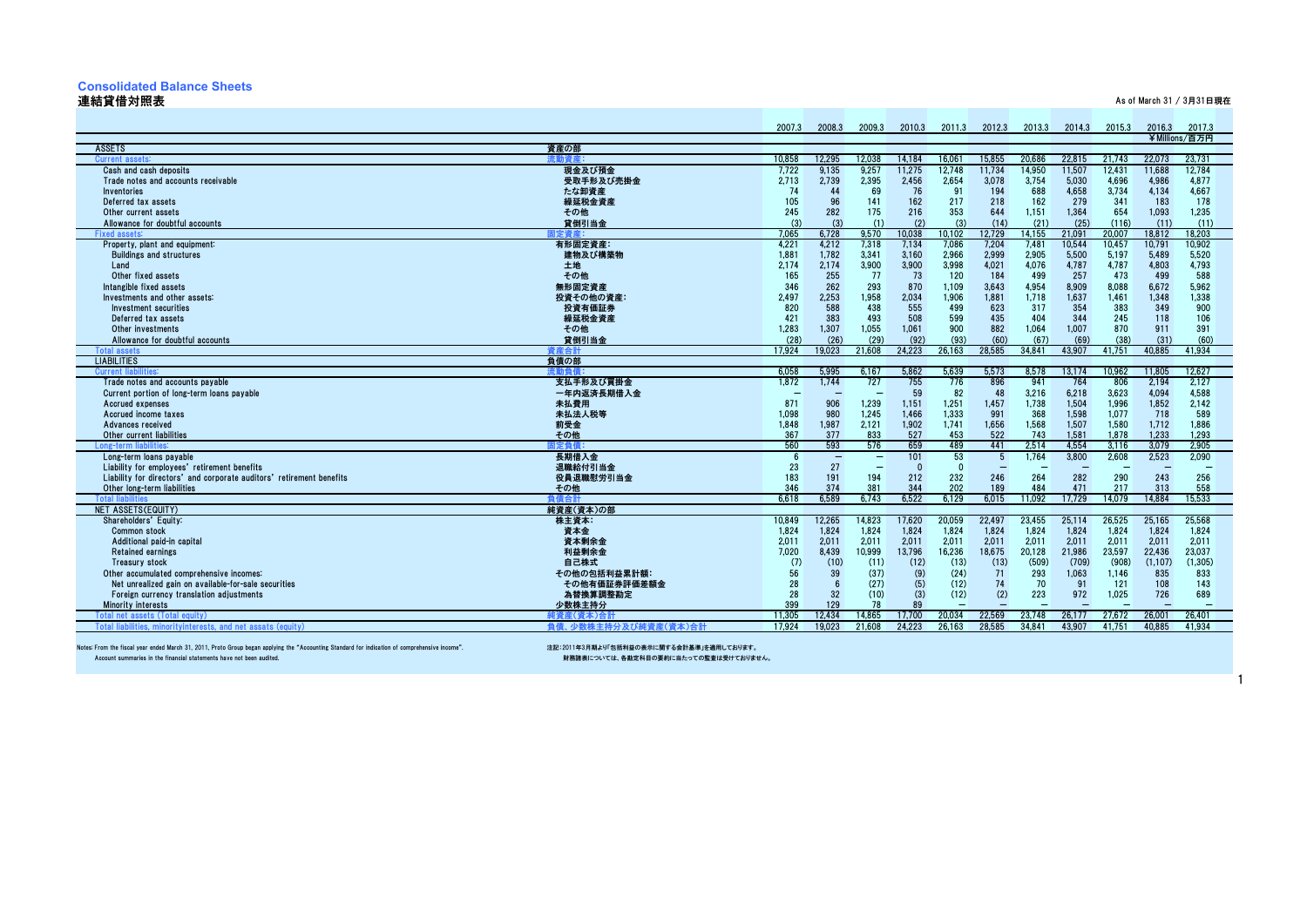### **Consolidated Statements of Income**

### 連結損益計算書

| 連結損益計算書                                                      |               |        |        |                                |                      |        |                      |          |          |                          |          | For the year ended March 31 / 3月31日に終了した連結会計年度 |
|--------------------------------------------------------------|---------------|--------|--------|--------------------------------|----------------------|--------|----------------------|----------|----------|--------------------------|----------|------------------------------------------------|
|                                                              |               |        |        |                                |                      |        |                      |          |          |                          |          |                                                |
|                                                              |               | 2007.3 | 2008.3 | 2009.3                         | 2010.3               | 2011.3 | 2012.3               | 2013.3   | 2014.3   | 2015.3                   | 2016.3   | 2017.3                                         |
|                                                              |               |        |        |                                |                      |        |                      |          |          |                          |          | ¥Millions/百万円                                  |
| Net sales                                                    | 売上高           | 21.238 | 22.893 | 23,657                         | 25,682               | 28,779 | 30,582               | 38.287   | 54.761   | 48.602                   | 54.297   | 56,717                                         |
| Cost of sales                                                | 売上原価          | 9.580  | 9.973  | 9.064                          | 10.273               | 11.712 | 13.283               | 20.636   | 33.514   | 28,324                   | 33.067   | 34,897                                         |
| <b>Gross profit</b>                                          | 売上総利布         | 11,658 | 12.920 | 14,592                         | 15,409               | 17.067 | 17,298               | 17,650   | 21.246   | 20,277                   | 21.229   | 21,820                                         |
| Selling, general and administrative expenses                 | 販売費及び一般管理費:   | 8.669  | 9.149  | 9.208                          | 9.310                | 10.955 | 11.451               | 13.440   | 16.510   | 16.044                   | 17.157   | 19.024                                         |
| Personal expenses                                            | 人件費           | 4,116  | 4,291  | 4,469                          | 4,920                | 5,414  | 5,475                | 5,957    | 7,086    | 7,358                    | 7,706    | 7,936                                          |
| <b>Advertising expenses</b>                                  | 広告宣伝費         | 1,396  | 1,652  | 1,682                          | 1,332                | 1.694  | 2,104                | 2.711    | 2,602    | 2,386                    | 2,423    | 4,167                                          |
| Others                                                       | その他           | 3.156  | 3.205  | 3,056                          | 3,057                | 3,846  | 3,871                | 4.772    | 6,821    | 6,299                    | 7.027    | 6,921                                          |
| <b>Operating income</b>                                      | <b>*業利益</b>   | 2.988  | 3.771  | 5.384                          | 6.098                | 6.111  | 5.846                | 4.209    | 4.735    | 4.233                    | 4.071    | 2.795                                          |
| Non-operating income:                                        | 営業外収益:        | 176    | 95     | 95                             | 89                   | 283    | 185                  | 228      | 445      | 441                      | 202      | 170                                            |
| Interest income                                              | 受取利息          |        |        | 11                             | 13                   | 15     | 20                   | 18       | 25       | 31                       | 28       | 17                                             |
| Dividend income                                              | 受取配当金         | 11     | 15     | 14                             |                      |        |                      |          | 12       | 12                       | 12       | 13                                             |
| Others                                                       | その他           | 158    | 74     | 69                             | 70                   | 262    | 157                  | 200      | 407      | 397                      | 161      | 139                                            |
| Non-operating expenses:                                      | 営業外費用:        | 28     | 29     | 79                             | 22                   | 18     | 29                   | 66       | 171      | 126                      | 83       | 83                                             |
| Interest expenses                                            | 支払利息<br>その他   | 27     | 29     | $\overline{\phantom{0}}$<br>79 | $\overline{2}$<br>20 | 12     | $\overline{2}$<br>27 | 20<br>46 | 86<br>85 | 63<br>62                 | 46<br>37 | 41                                             |
| Others<br>Ordinary income                                    | 圣常利益          | 3.136  | 3.837  | 5.400                          | 6.165                | 6.375  | 6.002                | 4.371    | 5.009    | 4.548                    | 4.190    | 2.883                                          |
| Extraordinary gains:                                         | 特別利益:         | 387    | 91     | 64                             |                      |        |                      |          | 234      | 431                      | 23       |                                                |
| Gain on sales of property, plant and equipment               | 固定資産売却益       |        |        |                                |                      |        |                      |          | 229      | 29                       |          |                                                |
| Gain on sales of investment securities                       | 投資有価証券売却益     | 297    |        | 13                             |                      |        |                      |          |          |                          | 13       |                                                |
| Others                                                       | その他           | 85     | 90     | 50                             |                      |        |                      |          |          | 401                      |          |                                                |
| <b>Extraordinary losses:</b>                                 | 特別損失:         | 491    | 264    | 328                            | 173                  | 727    | 344                  | 430      | 314      | 426                      | 2,644    | 99                                             |
| Loss on sales and disposals of property, plant and equipment | 固定資産除却及び売却損   | 29     | 68     | 54                             | 35                   | 47     |                      | 10       | 70       | 30                       | 50       | 37                                             |
| Loss on devaluation of investment securities                 | 投資有価証券評価損     | 408    | 186    | 152                            | 77                   |        |                      |          |          | 9                        |          |                                                |
| Impairment loss                                              | 減損損失          | 26     |        | 52                             |                      | 367    | 230                  | 345      | 126      | 384                      | 2,594    | 35                                             |
| One-time Amortization of goodwill                            | のれん一時償却額      |        |        |                                | $\qquad \qquad -$    | 242    | 80                   |          |          |                          |          |                                                |
| Others                                                       | その他           | 27     |        | 69                             | 60                   | 70     | 19                   | 70       | 117      |                          | -        | 25                                             |
| Income before income taxes and minority interests            | 税金等調整前当期純利益   | 3.032  | 3.664  | 5,135                          | 5.998                | 5.654  | 5,666                | 3.944    | 4.930    | 4,553                    | 1.569    | 2,785                                          |
| Current                                                      | 法人税、住民税及び事業税  | 1,586  | 1.753  | 2,131                          | 2.495                | 2,575  | 2,272                | 1.544    | 2,389    | 2,162                    | 1.637    | 1,290                                          |
| Deferred                                                     | 法人税等調整額       | (268)  | 62     | (133)                          | (38)                 | (122)  | 118                  | 109      | (87)     |                          | 322      | (11)                                           |
| Minority interests (losses)                                  | 少数株主利益(損失)    | (51)   | 10     | (49)                           | 11                   |        | -                    | <b>-</b> |          | $\overline{\phantom{0}}$ | <b>-</b> |                                                |
| <b>Net income</b>                                            |               | 1.766  | 1.838  | 3.187                          | 3.529                | 3.197  | 3.275                | 2.290    | 2.627    | 2.381                    | (390)    | 1.506                                          |
|                                                              |               |        |        |                                |                      |        |                      |          |          |                          |          |                                                |
| <b>EBITDA</b>                                                | <b>EBITDA</b> | 3.360  | 4.078  | 5.628                          | 6.490                | 6.856  | 6.540                | 5.161    | 6.483    | 6.039                    | 6.149    | 4,546                                          |
| Net income (Before Amortization of goodwill                  | 調整後当期純利益      | 1.890  | 1.915  | 3.223                          | 3.621                | 3.620  | 3.680                | 2.836    | 3.555    | 3.308                    | 641      | 2.145                                          |
|                                                              |               |        |        |                                |                      |        |                      |          |          |                          |          |                                                |

Notes: Account summaries in the financial statements have not been audited.

 $N$ et income = Net income + amortization of goodwill

 注記:財務諸表については、各勘定科目の要約に当たっての監査は受けておりません。EBITDA = operating income + depreciation + amortization of goodwill EBITDA=営業利益+減価償却費+のれん償却額調整後当期純利益=当期純利益+のれん償却額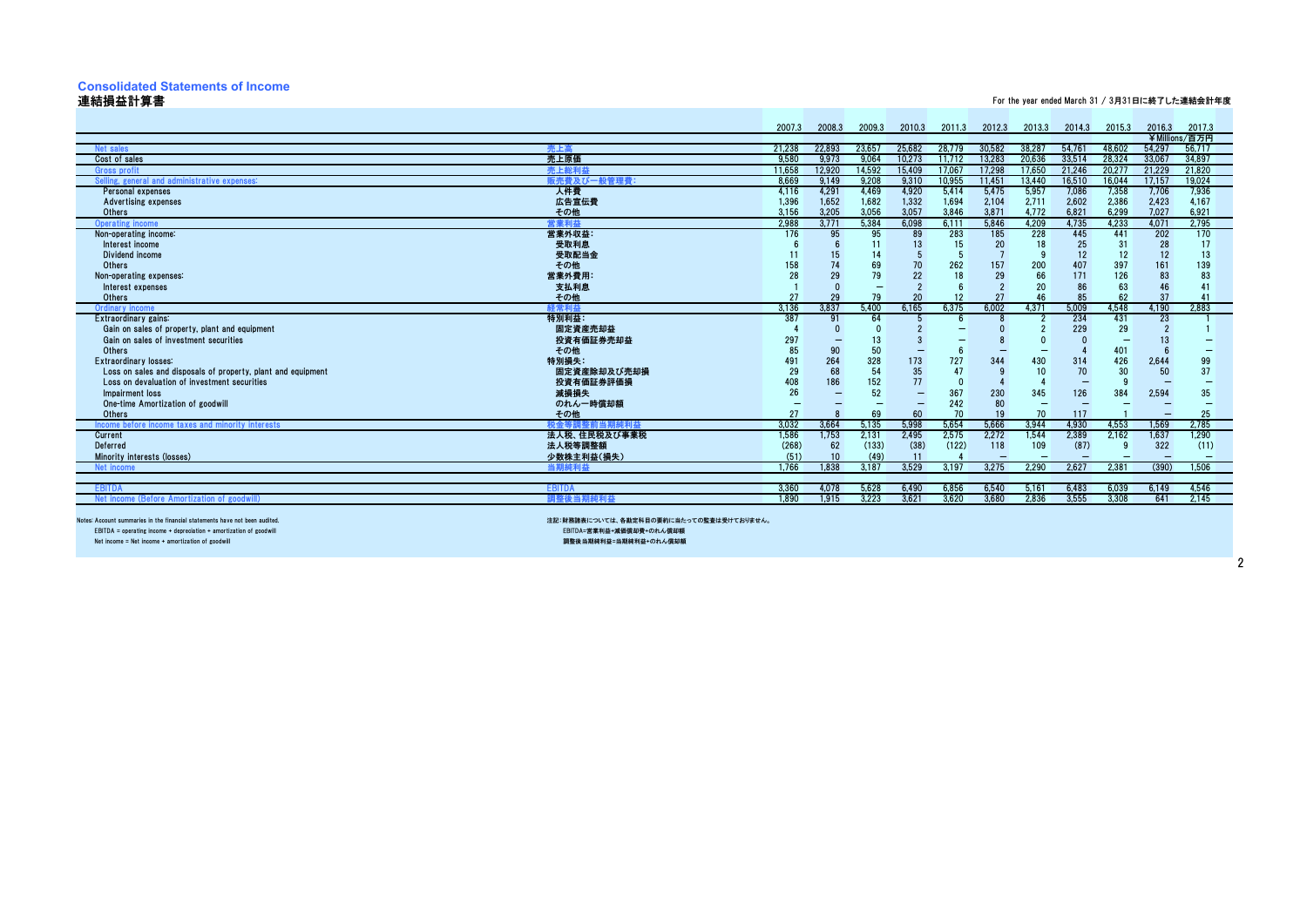### **Consolidated Statements of Cash Flows**

連結キャッシュ・フロー計算書

For the year ended March 31 / 3月31日に終了した連結会計年度

|                                                                                                                               |                                       | 2007.3                   | 2008.3                          | 2009.3                            | 2010.3                            | 2011.3                            | 2012.3                           | 2013.3                   | 2014.3                   | 2015.3   | 2016.3                            | 2017.3                   |
|-------------------------------------------------------------------------------------------------------------------------------|---------------------------------------|--------------------------|---------------------------------|-----------------------------------|-----------------------------------|-----------------------------------|----------------------------------|--------------------------|--------------------------|----------|-----------------------------------|--------------------------|
|                                                                                                                               |                                       |                          |                                 |                                   |                                   |                                   |                                  |                          |                          |          |                                   | ¥Millions/百万円            |
| <b>Operating activities</b>                                                                                                   | 営業活動によるキャッシュ・フロー:                     |                          |                                 |                                   |                                   |                                   |                                  |                          |                          |          |                                   |                          |
| Income before income taxes                                                                                                    | 税金等調整前当期純利益                           | 3.032                    | 3.664                           | 5.135                             | 5.998                             | 5,654                             | 5.666                            | 3.944                    | 4.930                    | 4,553    | 1.569                             | 2,785                    |
| Depreciation and amortization                                                                                                 | 減価償却費                                 | 247                      | 230                             | 207                               | 299                               | 322                               | 288                              | 404                      | 819                      | 879      | 1.046                             | 1.112                    |
| Impairment loss                                                                                                               | 减損損失                                  | 26                       | $\equiv$                        | 52                                | ц.                                | 367                               | 230                              | 345                      | 126                      | 384      | 2,594                             | 35                       |
| Amortization of goodwill                                                                                                      | のれん償却額                                | 124                      | 77                              | 36                                | 91                                | 422                               | 405                              | 546                      | 928                      | 926      | 1,032                             | 638                      |
| One-time Amortization of goodwill                                                                                             | のれん一時償却額                              |                          | $\overline{\phantom{0}}$        |                                   | $\overline{\phantom{0}}$          | 242                               | 80                               | $\overline{\phantom{a}}$ |                          |          |                                   |                          |
| Interest and dividend income                                                                                                  | 受取利息及び受取配当金                           | (18)                     | (21)                            | (25)                              | (18)                              | (21)                              | (27)                             | (27)                     | (38)                     | (43)     | (41)                              | (31)                     |
| Interest expense                                                                                                              | 支払利息                                  |                          | $\Omega$                        | $\sim$                            | $\overline{2}$                    | -6                                | $\overline{2}$                   | 20                       | 86                       | 63       | 46                                | 41                       |
| Decrease (increase) in notes and accounts receivable                                                                          | 売上債権の増減額(増加)                          | (248)                    | (50)                            | 470                               | 35                                | 232                               | (615)                            | (366)                    | (670)                    | 775      | 128                               | 97                       |
| Decrease (increase) in inventories                                                                                            | たな卸資産の増減額(増加)                         | 45                       | 30                              | (27)                              | $\overline{1}$                    | (7)                               | (103)                            | 232                      | (638)                    | 929      | 52                                | (532)                    |
| Increase (decrease) in notes and accounts pavable                                                                             | 仕入債務の増減額(減少)                          | (80)                     | (127)                           | (1.020)                           | (62)                              | (113)                             | 90                               | 18                       | (285)                    | 28       | 356                               | (63)                     |
| Others                                                                                                                        | その他                                   | 130                      | 386                             | 768                               | (71)                              | (522)                             | 127                              | (27)                     | 366                      | 780      | (1.242)                           | 532                      |
| Subtotal                                                                                                                      | 小計                                    | 3.261                    | 4.189                           | 5.596                             | 6,275                             | 6,582                             | 6.145                            | 5,090                    | 5.624                    | 9.277    | 5.541                             | 4.615                    |
| Interest and dividends received                                                                                               | 利息及び配当金の受取額                           | 18                       | 21                              | 25                                | 18                                | 21                                | 26                               | 29                       | 38                       | 43       | 41                                | 31                       |
| Interest paid                                                                                                                 | 利息の支払額                                | (1)                      | $\Omega$                        | $\sim$                            | (2)                               | (6)                               | (2)                              | (21)                     | (90)                     | (62)     | (45)                              | (39)                     |
| Income taxes paid                                                                                                             | 法人税等の支払額                              | (1, 119)                 | (1,889)                         | (1, 871)                          | (2,286)                           | (2,701)                           | (2,613)                          | (2,181)                  | (1, 337)                 | (2,681)  | (2,024)                           | (1, 479)                 |
| <b>Others</b>                                                                                                                 | その他                                   |                          |                                 |                                   |                                   |                                   |                                  |                          |                          |          | 10                                | 51                       |
| Net cash provided by (used in) operating activities                                                                           | 営業活動によるキャッシュ・フロー                      | 2.158                    | 2,321                           | 3,750                             | 4.005                             | 3.896                             | 3,556                            | 2.917                    | 4.235                    | 6,577    | 3.523                             | 3.179                    |
| nvesting activi                                                                                                               | 投資活動によるキャッシュ・フロー                      |                          |                                 |                                   |                                   |                                   |                                  |                          |                          |          |                                   |                          |
| Net decrease (increase) of time deposits                                                                                      | 定期預金の純増減額(増加)                         | $\overline{31}$          | $\overline{2}$                  | 300                               | 79                                | (210)                             | 60                               | (78)                     | (22)                     | 107      | (0)                               | 599                      |
| Purchase of property, plant and equipment                                                                                     | 有形固定資産の取得による支出                        | (137)                    | (194)                           | (2,852)                           | (535)                             | (438)                             | (359)                            | (690)                    | (1,067)                  | (351)    | (792)                             | (628)                    |
| Proceeds from sales of property, plant and equipment                                                                          | 有形固定資産の売却による収入                        | g                        |                                 | $\Omega$                          | -5                                |                                   | $\Omega$                         | -3                       | 565                      | 37       | $\mathbf{0}$                      |                          |
| Purchase of intangible fixed assets                                                                                           | 無形固定資産の取得による支出                        | (65)                     | (103)                           | (78)                              | (69)                              | (58)                              | (356)                            | (1, 120)                 | (839)                    | (558)    | (504)                             | (593)                    |
| Purchase of investment securities                                                                                             | 投資有価証券の取得による支出                        | (406)                    | (85)                            | (175)                             | (300)                             | $\qquad \qquad -$                 |                                  |                          | (10)                     |          |                                   | (499)                    |
| Proceeds from sales of investment securities                                                                                  | 投資有価証券の売却による収入                        | 402                      | $\qquad \qquad -$               | 32                                | 90                                | $\overline{\phantom{0}}$          | 14                               | $\Omega$                 | -5                       | $\sim$   | 23                                |                          |
| Purchase of investments in subsidiaries resulting in change in scope of consolidation                                         | 連結の範囲の変更を伴う子会社株式の取得による支出              |                          | $\overline{\phantom{0}}$        | $\overline{\phantom{m}}$          | (258)                             | (621)                             | (2,842)                          | $\qquad \qquad -$        | (3,215)                  | (90)     | (2,085)                           |                          |
| Proceeds from purchase of investments in subsidiaries resulting in change in scope of consolidation                           | 連結の範囲の変更を伴う子会社株式の取得による収入              | $\overline{\phantom{0}}$ | $\overline{\phantom{0}}$        |                                   | $\overline{\phantom{0}}$          |                                   |                                  | 479                      |                          |          | -                                 |                          |
| Payments for sales of investments in subsidiaries resulting in change in scope of consolidation                               | 連結の範囲の変更を伴う子会社株式の売却による支出              |                          | $\overline{\phantom{0}}$        | (2)                               |                                   |                                   |                                  | $\qquad \qquad$          |                          |          |                                   |                          |
| Proceeds from sales of investments in subsidiaries resulting in change in scope of consolidation                              | 連結の範囲の変更を伴う子会社株式の売却による収入              | $\qquad \qquad -$        | $\qquad \qquad -$               | $\overline{\phantom{m}}$          | $\overline{\phantom{0}}$          | (73)                              | $\overline{\phantom{0}}$         |                          | $\overline{\phantom{0}}$ |          |                                   |                          |
| Others                                                                                                                        | その他                                   | 435                      | (99)                            | (173)                             | (154)                             | (224)                             | (122)                            | 202                      | (710)                    | (56)     | (14)                              | (84)                     |
| Net cash provided by (used in) investing activities                                                                           | 投資活動によるキャッシュ・フロー                      | 269                      | (474)                           | (2.949)                           | (1.141)                           | (1,625)                           | (3.606)                          | (1.203)                  | (5, 294)                 | (914)    | (3.373)                           | (1.197)                  |
| Financing activities:                                                                                                         | 財務活動によるキャッシュ・フロー<br>短期借入金の純増減額(減少)    |                          |                                 |                                   |                                   |                                   |                                  |                          | 774                      |          | 505                               | 945                      |
| Increase (decrease) in short-term loans payable, net                                                                          |                                       | (20)                     | -                               |                                   | (7)                               |                                   | $\overline{\phantom{0}}$         | (2)                      |                          | (474)    |                                   |                          |
| Increase (decrease) in long-term loans payable, net                                                                           | 長期借入金の純増減額(減少)                        | (44)                     | $\qquad \qquad -$               |                                   | (32)                              | (236)                             | (82)<br>$\overline{\phantom{0}}$ | 2,601                    | (2, 486)<br>(42)         | (3, 357) | (381)                             | (883)                    |
| <b>Redemption of bonds</b>                                                                                                    | 社債償還による支出                             |                          |                                 |                                   | (1)                               | $\Omega$                          | $\Omega$                         | (78)<br>(495)            | (199)                    | (198)    |                                   | (198)                    |
| Repurchase of treasury stock<br>Proceeds from disposal of treasury stock                                                      | 自己株式の取得による支出                          | (2)                      | (2)<br>$\overline{\phantom{0}}$ | (1)<br>$\Omega$                   | $\Omega$                          |                                   |                                  | $\Omega$                 | $\Omega$                 | $\Omega$ | (199)<br>$\overline{\phantom{0}}$ |                          |
|                                                                                                                               | 自己株式の処分による収入                          |                          | (417)                           |                                   |                                   |                                   |                                  |                          |                          |          |                                   |                          |
| Cash dividends paid                                                                                                           | 配当金の支払額                               | (217)<br>(15)            | (16)                            | (627)<br>$\overline{\phantom{0}}$ | (732)<br>$\overline{\phantom{0}}$ | (759)<br>$\overline{\phantom{0}}$ | (824)                            | (836)                    | (766)                    | (790)    | (770)                             | (905)                    |
| Cash dividends paid to minority shareholders<br>Others                                                                        | 少数株主への配当金の支払額<br>その他                  |                          |                                 |                                   |                                   | $\overline{\phantom{0}}$          |                                  |                          |                          |          | 5                                 | 156                      |
|                                                                                                                               |                                       | (300)                    | (437)                           |                                   | (773)                             | (996)                             | (907)                            | 1.187                    | (2,720)                  | (4,821)  | (839)                             | (886)                    |
| Net cash provided by (used in) financing activities                                                                           | 財務活動によるキャッシュ・フロー<br>現金及び田<br>カニニ係る塩質き | 28                       |                                 | (624)<br>(54)                     |                                   | (5)                               |                                  | 215                      | 236                      | 91       | (54)                              | (0)                      |
| Foreign currency translation adjustments on cash and cash equivalents<br>Net increase (decrease) in cash and cash equivalents | 現金及び現金<br>司等物の増減額(減少)                 | 2.156                    | 1.415                           | 121                               | 2.100                             | 1.269                             | (952)                            | 3.116                    | (3.543)                  | 933      | (743)                             | 1.096                    |
| ng of vear<br>equivalents her                                                                                                 | πの隼                                   | 5.413                    | 7.569                           | 8.985                             | 9.107                             | 11.207                            | 12.476                           | 11.524                   | 14.640                   | 11.097   | 12.030                            | 11.286                   |
| nated cor<br>ents of                                                                                                          | 現金 及び                                 | $\overline{\phantom{a}}$ | $\qquad \qquad -$               | $\qquad \qquad -$                 | $\overline{\phantom{m}}$          | $\qquad \qquad -$                 | $\overline{\phantom{0}}$         | $\qquad \qquad -$        | $\overline{\phantom{m}}$ |          | $\overline{\phantom{m}}$          | $\overline{\phantom{m}}$ |
| Cash and cash equivalents of newly consolidated subsidiaries, beginn<br>ing of vear                                           | 現金及び現金<br>司等物の増加<br>1(新規連結            | $\sim$                   | $\equiv$                        | $\overline{\phantom{a}}$          |                                   |                                   |                                  |                          |                          |          |                                   |                          |
| Cash and cash equivalents, end of year                                                                                        | 現金及び現金同等物の期末残高                        | 7.569                    | 8.985                           | 9.107                             | 11.207                            | 12.476                            | 11.524                           | 14.640                   | 11.097                   | 12.030   | 11.286                            | 12.383                   |
|                                                                                                                               |                                       |                          |                                 |                                   |                                   |                                   |                                  |                          |                          |          |                                   |                          |

Notes: Account summaries in the financial statements have not been audited.

注記:財務諸表については、各勘定科目の要約に当たっての監査は受けておりません。

3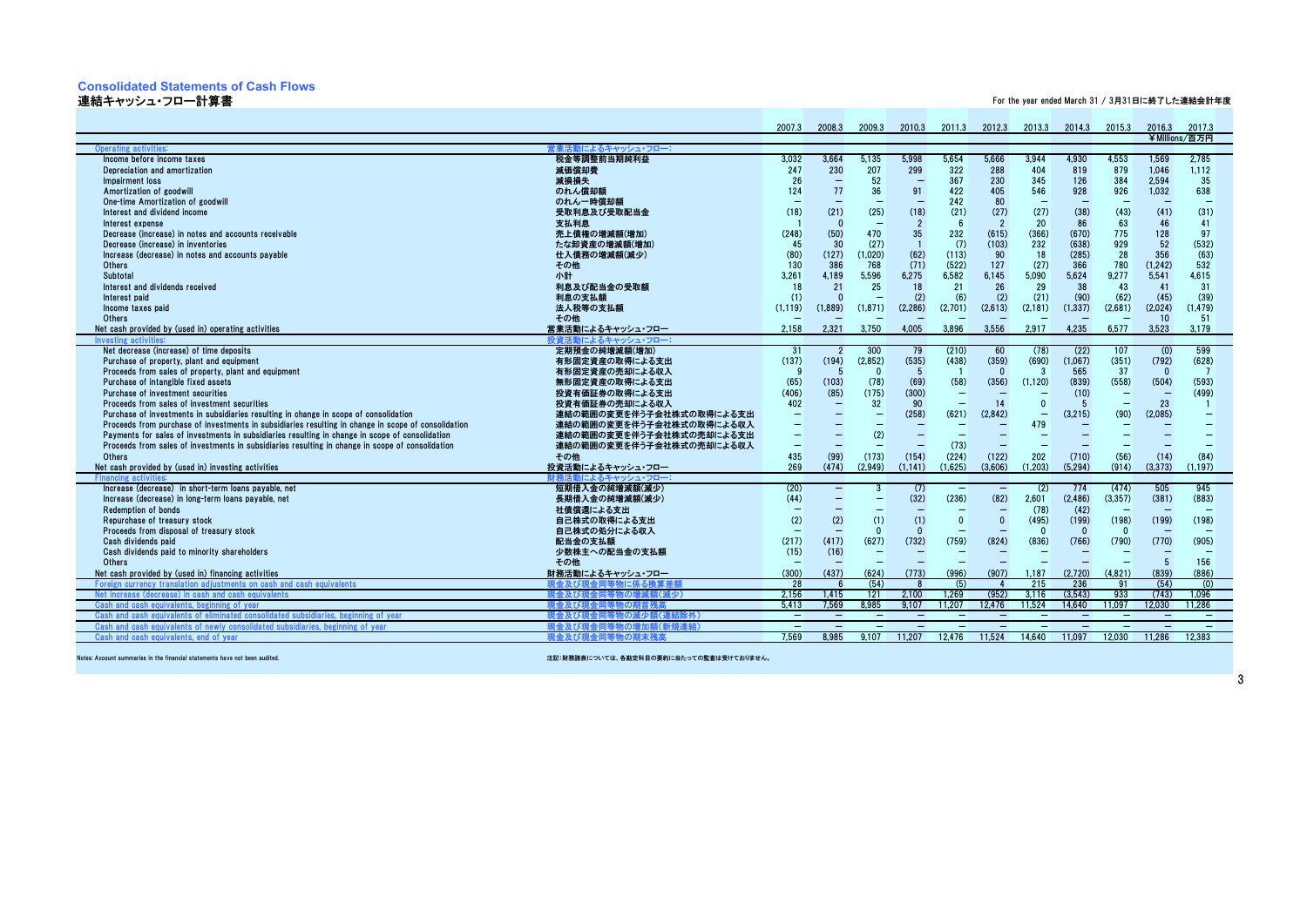### **Segment Information** セグメント別業績

| セグメント別業績                                   |             | For the year ended March 31 / 3月31日に終了した連結会計年度 |         |         |         |          |          |          |         |          |          |               |
|--------------------------------------------|-------------|------------------------------------------------|---------|---------|---------|----------|----------|----------|---------|----------|----------|---------------|
|                                            |             | 2007.3                                         | 2008.3  | 2009.3  | 2010.3  | 2011.3   | 2012.3   | 2013.3   | 2014.3  | 2015.3   | 2016.3   | 2017.3        |
|                                            |             |                                                |         |         |         |          |          |          |         |          |          | ¥Millions/百万円 |
| Net sales by business segment              | セグメント別売上高   |                                                |         |         |         |          |          |          |         |          |          |               |
| Automobile-related                         | 自動車関連情報     | 20,138                                         | 21,546  | 21,889  | 22,858  | 25,566   | 26,704   | 33.687   | 50,138  | 44.056   | 49,486   | 51,025        |
| Ad-related                                 | 広告関連        | 17,832                                         | 18,919  | 19,419  | 19,511  | 20,558   | 20,579   | 21,163   | 21,412  | 21,593   | 21,006   | 21,231        |
| Information and services                   | 情報・サービス     | 2,304                                          | 2,339   | 2,232   | 2,818   | 3,083    | 3,312    | 3,749    | 4.464   | 4,546    | 5,087    | 4,893         |
| Sales of goods                             | 物品販売        |                                                | 287     | 237     | 528     | 1,923    | 2,813    | 8,774    | 24,262  | 17,915   | 23,392   | 24,899        |
| Lifestyle-related                          | 生活関連情報      | 675                                            | 882     | 1,345   | 2,286   | 2,616    | 3,470    | 3,837    | 3,541   | 3,393    | 3,466    | 4,236         |
| <b>Real Estate</b>                         | 不動産         | 160                                            | 174     | 194     | 205     | 181      | 166      | 163      | 167     | 164      | 162      | 187           |
| Others                                     | その他         | 263                                            | 291     | 227     | 332     | 415      | 240      | 597      | 913     | 988      | 1.182    | 1,268         |
| <b>Total</b>                               | 合計          | 21,238                                         | 22,893  | 23,657  | 25,682  | 28,779   | 30,582   | 38,287   | 54,761  | 48.602   | 54,297   | 56,717        |
|                                            |             |                                                |         |         |         |          |          |          |         |          |          | ¥Millions/百万円 |
| Operating income by business segment       | セグメント別営業利益  |                                                |         |         |         |          |          |          |         |          |          |               |
| Automobile-related                         | 自動車関連情報     | 5,036                                          | 5.573   | 7,034   | 7,590   | 7,281    | 7,272    | 5,916    | 6,217   | 5,624    | 5.277    | 3,939         |
| Lifestyle-related                          | 生活関連情報      | (89)                                           | (24)    | 62      | 162     | 301      | 228      | 131      | 248     | 338      | 307      | 478           |
| <b>Real Estate</b>                         | 不動産         |                                                |         | 70      | 105     | 104      | 83       | 85       | 69      | 96       | 109      | 147           |
| Others                                     | その他         | (329)                                          | (123)   | (80)    | (35)    | (91)     | (149)    | (323)    | (140)   | (94)     | (66)     | (136)         |
| <b>Management Division</b>                 | 管理部門        | (1,687)                                        | (1,725) | (1.701) | (1,725) | (1, 484) | (1, 589) | (1, 599) | (1,659) | (1, 732) | (1, 554) | (1,633)       |
| Total                                      | 合計          | 2.988                                          | 3.771   | 5.384   | 6.098   | 6.111    | 5.846    | 4.209    | 4.735   | 4.233    | 4.071    | 2,795         |
|                                            |             |                                                |         |         |         |          |          |          |         |          |          |               |
| Operating income ratio by business segment | 事業別売上高営業利益率 |                                                |         |         |         |          |          |          |         |          |          |               |
| Automobile-related                         | 自動車関連情報     | 25.0                                           | 25.9    | 32.1    | 33.2    | 28.5     | 27.2     | 17.6     | 12.4    | 12.8     | 10.7     |               |
| Lifestyle-related                          | 生活関連情報      |                                                |         | 4.6     | 7.1     | 11.5     | 6.6      | 3.4      | 7.0     | 10.0     | 8.9      | 11.3          |
| <b>Real Estate</b>                         | 不動産         | 36.3                                           | 40.9    | 36.2    | 51.4    | 57.7     | 50.2     | 52.2     | 41.6    | 58.6     | 67.3     | 78.6          |
| Others                                     | その他         |                                                |         |         |         |          |          |          |         |          |          |               |
| <b>Management Division</b>                 | 管理部門        |                                                |         |         |         |          |          |          |         |          |          |               |
| Total                                      | 合計          | 14.1                                           | 16.5    | 22.8    | 22.3    | 21.2     | 19.1     | 11.0     | 8.6     | 8.7      | 7.5      | 4.9           |
|                                            |             |                                                |         |         |         |          |          |          |         |          |          |               |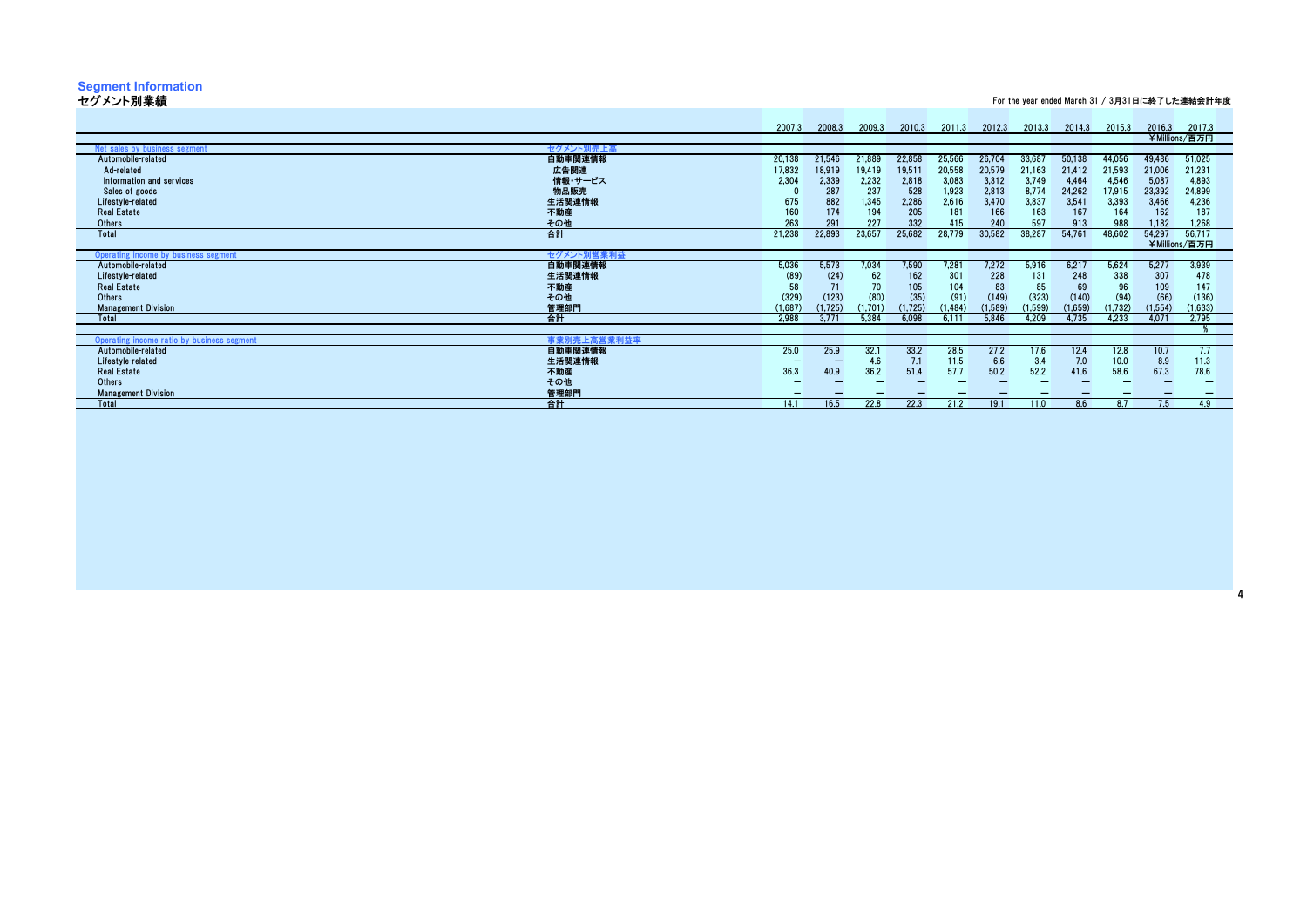#### **Financial Indicators**

#### 財務指標

|                                                                                                                                                             |                                                 | 2007.3 | 2008.3 | 2009.3 | 2010.3 | 2011.3 | 2012.3   | 2013.3   | 2014.3   | 2015.3   | 2016.3           | 2017.3              |  |
|-------------------------------------------------------------------------------------------------------------------------------------------------------------|-------------------------------------------------|--------|--------|--------|--------|--------|----------|----------|----------|----------|------------------|---------------------|--|
|                                                                                                                                                             |                                                 |        |        |        |        |        |          |          |          |          |                  |                     |  |
| ROE: Return on equity                                                                                                                                       | 自己資本利益率                                         | 17.2   | 15.8   | 23.5   | 21.8   | 17.0   | 15.4     | 9.9      | 10.5     | 8.8      | (1.5)            | 5.8                 |  |
| ROE (Before Amortization of goodwill): Return of equity                                                                                                     | 調整後自己資本利益率                                      | 17.7   | 15.8   | 22.8   | 21.5   | 18.3   | 16.3     | 11.4     | 12.9     | 10.9     | 2.1              | 6.8                 |  |
| ROA: Return on assets                                                                                                                                       | 総資産利益率                                          | 18.4   | 20.8   | 26.6   | 26.9   | 25.3   | 21.9     | 13.8     | 12.7     | 10.6     | 10.1             | 7.0                 |  |
| ROS: Return on sales                                                                                                                                        | 売上高利益率                                          | 8.3    | 8.0    | 13.5   | 13.7   | 11.1   | 10.7     | 6.0      | 4.8      | 4.9      | (0.7)            | 2.7                 |  |
| Operating income ratio                                                                                                                                      | 売上高営業利益率                                        | 14.1   | 16.5   | 22.8   | 23.7   | 21.2   | 19.1     | 11.0     | 8.6      | 8.7      | 7.5              | 4.9                 |  |
| <b>EBITDA</b> margin                                                                                                                                        | EBITDAマージン                                      | 15.8   | 17.8   | 23.8   | 25.3   | 23.8   | 21.4     | 13.5     | 11.8     | 12.4     | 11.3             | 8.0                 |  |
| EV/EBITDA (times)                                                                                                                                           | EV/EBITDA (倍)                                   | 4.9    | 3.9    | 2.1    | 3.4    | 2.8    | 2.6      | 4.0      | 4.4      | 5.7      | 3.9              | 5.4                 |  |
| Equity ratio                                                                                                                                                | 自己資本比率                                          | 60.8   | 64.7   | 68.4   | 72.7   | 76.6   | 79.0     | 68.2     | 59.6     | 66.3     | 63.6             | 63.0                |  |
| <b>Current ratio</b>                                                                                                                                        | 流動比率                                            | 179.2  | 205.1  | 195.2  | 241.9  | 284.8  | 284.5    | 241.1    | 173.2    | 198.3    | 187.0            | 187.9               |  |
|                                                                                                                                                             |                                                 |        |        |        |        |        |          |          |          |          |                  | $\frac{2}{7}$ /円. % |  |
| BPS: Book value per share (*)                                                                                                                               | 1株当たり純資産 (*)                                    | 521.21 | 588.12 | 706.76 | 841.80 | 957.67 | 1.078.86 | 1.154.20 | 1.280.38 | 1.361.64 | 1.286.93         | 1.316.22            |  |
| EPS: Earnings per share (*)                                                                                                                                 | 1株当たり当期純利益 (*)                                  | 84.39  | 87.84  | 152.33 | 168.72 | 152.85 | 156.59   | 109.96   | 128.39   | 116.76   | (19.28)          | 75.02               |  |
| EPS (Before Amortization of goodwill): Earnings per share (*)                                                                                               | 1株当たり調整後当期純利益 (*)                               | 90.33  | 91.53  | 154.06 | 173.10 | 173.05 | 175.95   | 136.19   | 173.74   | 162.17   | 31.69            | 106.81              |  |
| Dividend per share $(*)$                                                                                                                                    | 1株当たり配当金 (*)                                    | 13.75  | 25.00  | 35.00  | 35.00  | 37.50  | 42.50    | 37.50    | 37.50    | 38.00    | 39.00            | 50.00               |  |
| Dividend ratio                                                                                                                                              | 配当性向                                            | 17.8   | 28.5   | 23.0   | 20.7   | 24.5   | 27.1     | 34.1     | 29.2     | 32.5     |                  | 66.6                |  |
| Dividend ratio (Before Amortization of goodwill)                                                                                                            | 調整後配当性向                                         | 16.6   | 27.3   | 22.7   | 20.2   | 21.7   | 24.2     | 27.5     | 21.6     | 23.4     | 123.1            | 46.8                |  |
| Total return ratio                                                                                                                                          | 総還元性向                                           | 17.9   | 28.6   | 23.0   | 20.8   | 24.6   | 27.1     | 55.6     | 36.8     | 40.9     | ٠.               | 79.7                |  |
| Total return ratio (Before Amortization of goodwill)                                                                                                        | 調整後総還元性向                                        | 16.8   | 27.5   | 22.8   | 20.2   | 21.7   | 24.2     | 44.9     | 27.2     | 29.4     | 153.9            | 56.0                |  |
| Dividend on equity ratio                                                                                                                                    | 自己資本配当率                                         | 2.8    | 4.5    | 5.4    | 4.5    | 4.2    | 4.2      | 3.4      | 3.1      | 2.9      | 2.9<br>¥ Million | 3.8<br>有方円          |  |
| Net sales per employee                                                                                                                                      | 従業員1人当たり売上高                                     | 32.6   | 33.4   | 33.0   | 32.1   | 32.8   | 32.0     | 34.7     | 42.3     | 35.7     | 35.3             | 35.8                |  |
| Operating income per employee                                                                                                                               | 従業員1人当たり営業利益                                    | 4.5    | 5.5    | 7.5    | 7.6    | 6.9    | 6.1      | 3.8      | 3.6      | 3.1      | 2.6              | 1.7                 |  |
| Net income per employee                                                                                                                                     | 従業員1人当たり当期純利益                                   | 2.7    | 2.6    | 4.4    | 4.4    | 3.6    | 3.4      | 2.1      | 2.0      | 1.7      | (0.2)            | 0.9                 |  |
| Number of employees (persons)                                                                                                                               | 従業員数(人)                                         | 650    | 685    | 716    | 798    | 875    | 954      | 1.103    | 1,292    | 1,358    | 1,534            | 1,583               |  |
| Reference: Number of employees (Non-consolidated) (persons)                                                                                                 | 参考:単体の従業員数(人)                                   | 544    | 577    | 607    | 618    | 640    | 644      | 707      | 682      | 670      | 651              | 633                 |  |
|                                                                                                                                                             |                                                 |        |        |        |        |        |          |          |          |          |                  |                     |  |
| Notes: $ROE = net income \div total equity x 100 (the average of the opening and closing balances)$                                                         | 注記 自己資本利益率=当期純利益÷期首·期末平均自己資本×100                |        |        |        |        |        |          |          |          |          |                  |                     |  |
| ROE (Before Amortization of goodwill) = Net income (Before Amortization of goodwill) ÷ total equity x 100 (the average of the opening and closing balances) | 調整後自己資本利益率=調整後当期純利益÷期首·期末平均自己資本×100             |        |        |        |        |        |          |          |          |          |                  |                     |  |
| $ROA =$ ordinary income $\div$ total assets x 100 (the average of the opening and closing balances)                                                         | 総資産利益率=経常利益÷期首·期末平均総資産×100                      |        |        |        |        |        |          |          |          |          |                  |                     |  |
| $ROS = net income \div net sales \times 100$                                                                                                                | 売上高利益率=当期純利益÷売上高×100                            |        |        |        |        |        |          |          |          |          |                  |                     |  |
| Operating income ratio = operating income $\div$ net sales x 100                                                                                            | 売上高営業利益率=営業利益÷売上高×100                           |        |        |        |        |        |          |          |          |          |                  |                     |  |
| EBITDA margin = EBITDA $\div$ net sales x 100                                                                                                               | EBITDAマージン=EBITDA÷売上高×100                       |        |        |        |        |        |          |          |          |          |                  |                     |  |
| EV/EBITDA = (Total market value + Cash and cash deposits $-$ Interest-bearing debt) $\div$ EBITDA                                                           | EV/EBITDA = (時価総額+現金及び預金 ー 有利子負債) ÷ EBITDA      |        |        |        |        |        |          |          |          |          |                  |                     |  |
| Equity ratio = total equity $\div$ total assets x 100                                                                                                       | 自己資本比率=自己資本÷総資産×100                             |        |        |        |        |        |          |          |          |          |                  |                     |  |
| Current ratio = current assets $\div$ current liabilities x 100                                                                                             | 流動比率=流動資産÷流動負債×100                              |        |        |        |        |        |          |          |          |          |                  |                     |  |
| Dividend ratio = dividend $\div$ net income x 100                                                                                                           | 配当性向=配当総額÷当期純利益 x 100                           |        |        |        |        |        |          |          |          |          |                  |                     |  |
| Dividend ratio (Before Amortization of goodwill) = dividend $\div$ net income (Before Amortization of goodwill) x 100                                       | 調整後配当性向=配当総額÷調整後当期純利益 × 100                     |        |        |        |        |        |          |          |          |          |                  |                     |  |
| Total return ratio = (dividend + stock buybacks) $\div$ net income x 100                                                                                    | 総還元性向=(配当総額+自社株買い総額)÷当期純利益 × 100                |        |        |        |        |        |          |          |          |          |                  |                     |  |
| Total return ratio(Before Amortization of goodwill) = (dividend + stock buybacks) ÷ net income (Before Amortization of goodwill) x 100                      | 調整後総還元性向(配当総額+自社株買い総額)÷調整後当期純利益 × 100           |        |        |        |        |        |          |          |          |          |                  |                     |  |
| Dividend on equity ratio = dividend ratio $x$ return on equity                                                                                              | 自己資本配当率=配当性向×自己資本利益率                            |        |        |        |        |        |          |          |          |          |                  |                     |  |
| (*) A 1-to-1.2 stock split was conducted on November 1, 2006.                                                                                               | (*) 2006年11月1日付で普通株式1株につき1.2株の割合をもって株式分割しております。 |        |        |        |        |        |          |          |          |          |                  |                     |  |
| Per share data has been adjusted retroactively to reflect this stock split.                                                                                 | 2006年3月期以前の数値は、株式分割の影響を遡及して調整しています。             |        |        |        |        |        |          |          |          |          |                  |                     |  |
| A 1-to-2 stock split was conducted on October 1, 2012.                                                                                                      | 2012年10月1日付で普通株式1株につき2株の割合をもって株式分割しております。       |        |        |        |        |        |          |          |          |          |                  |                     |  |
| Per share data has been adjusted retroactively to reflect this stock split.                                                                                 | 2012年3月期以前の数値は、株式分割の影響を遡及して調整しています。             |        |        |        |        |        |          |          |          |          |                  |                     |  |
|                                                                                                                                                             |                                                 |        |        |        |        |        |          |          |          |          |                  |                     |  |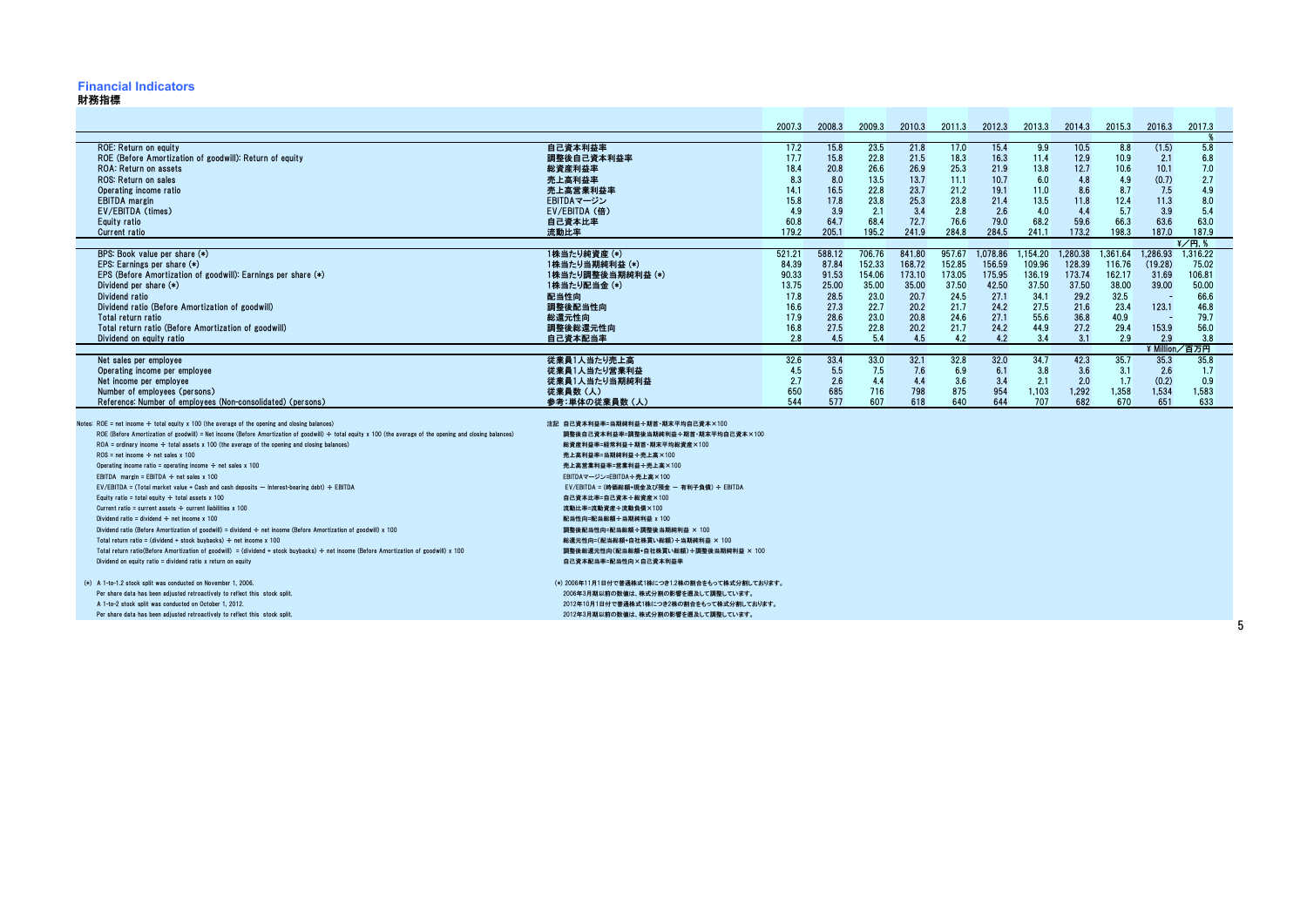### **Reference: Quarterly Results** ① **Consolidated Balance Sheets**連結貸借対照表 As of March 31 / 3月31日現在

2015.3\_1Q 2015.3\_2Q 2015.3\_3Q 2015.3\_4Q 2016.3\_1Q 2016.3\_2Q 2016.3\_3Q 2016.3\_4Q 2017.3\_1Q 2017.3\_2Q 2017.3\_3Q 2017.3\_4Q

|                                          |              |        |        |                 |                 |        |          |          |                 |          |          |          | ¥Millions/百万円 |
|------------------------------------------|--------------|--------|--------|-----------------|-----------------|--------|----------|----------|-----------------|----------|----------|----------|---------------|
| <b>ASSETS</b>                            | 資産の部         |        |        |                 |                 |        |          |          |                 |          |          |          |               |
| Current assets:                          |              | 21,120 | 22.61  | 22.636          |                 | 20.999 | 22,878   | 23.089   | 22.073          | 21.859   | 24.552   | 24548    | 23,731        |
| <b>Fixed assets:</b>                     | <b>『定資産:</b> | 20,638 | 20,426 | 20.441          | 20.00           | 21.39  | 21.236   | 20.668   | 18.812          | 18.724   | 18.748   | 18.498   | 18,203        |
| <b>Total assets</b>                      | 『産合言         | 41.759 | 43,043 | 43.077          | 41.75           | 42.396 | 44,114   | 43.75    | 40.885          | 40,583   | 43,300   | 43,047   | 41,934        |
| <b>LIABILITIES</b>                       | 負債の部         |        |        |                 |                 |        |          |          |                 |          |          |          |               |
| <b>Current liabilities:</b>              | 簡動負          | 11,100 | 11.914 | 11.738          | 10.962          | 11.881 | 13,305   | 12.520   | 11.805          | 11.834   | 14.093   | 13,761   | 12,627        |
| Long-term liabilities:                   |              | 4.150  | 3,820  | 3,637           | 3.116           | 2.78   | 2,583    | 3.184    | 3.079           | 2,858    | 3.174    | 2,993    | 2,905         |
| <b>Total liabilities</b>                 | ∍倩合言         | 15,25  | 15.735 | 15,375          | 14,079          | 14,668 | 15,888   | 15.705   | 14,884          | 14,692   | 17,268   | 16,754   | 15,533        |
| NET ASSETS(EQUITY)                       | 純資産(資本)の部    |        |        |                 |                 |        |          |          |                 |          |          |          |               |
| Shareholders' Equity:                    | 株主資本:        | 25,704 | 26.500 | 26.687          | 26.525          | 26.71  | 27,184   | 27.490   | 25.165          | 25.063   | 25.265   | 25.521   | 25,568        |
| <b>Common stock</b>                      | 資本金          | 1,824  | 1,824  | 1,824           | 1,824           | 1,824  | 1,824    | 1,824    | 1,824           | 1,824    | 1,824    | 1,824    | 1,824         |
| Additional paid-in capital               | 資本剰余金        | 2.011  | 2.011  | 2.011           | 2.011           | 2.011  | 2,011    | 2.011    | 2.011           | 2.011    | 2.011    | 2.011    | 2.011         |
| <b>Retained earnings</b>                 | 利益剰余金        | 22,57  | 23,373 | 23,758          | 23,597          | 23.783 | 24,455   | 24.761   | 22,436          | 22,532   | 22,734   | 22,990   | 23,037        |
| Treasury stock                           | 自己株式         | (709)  | (709)  | (907)           | (908)           | (908)  | (1, 107) | (1, 107) | (1.107)         | (1, 305) | (1, 305) | (1, 305) | (1,305)       |
| Other accumulated comprehensive incomes: | その他の包括利益累計額  | 803    | 807    | 1.014           | 1.146           | 1,015  | 1,041    | 561      | 835             | 827      | 767      | 771      | 833           |
| <b>Minority interests</b>                | 少数株主持分       |        |        |                 |                 |        |          |          |                 |          |          |          |               |
|                                          | 纯資産(資本)合計    | 26,507 | 27,308 | $27.70^{\circ}$ | 27672           | 27 72  | 28.226   | 28.052   | $26,00^{\circ}$ | 25,890   | 26.032   | 26.292   | 26,401        |
| and net assats (e                        |              | 41,759 | 43,043 | 43,077          | $41.75^{\circ}$ | 42.396 | 44,114   | 43.75    | 40,885          | 40,583   | 43,300   | 43,047   | 41,934        |
|                                          |              |        |        |                 |                 |        |          |          |                 |          |          |          |               |

Notes: From the fiscal year ended March 31, 2011, Proto Group began applying the "Accounting Standard for indication of comprehensive income". 注記:2011年3月期より包括為用より包括神益の表示に関する会計基準」を適用しております。<br>Account summaries in the financ

財務諸表については、各勘定科目の要約に当たっての監査は受けておりません。

**Consolidated Statements of Income** 連結損益計算書

### As of March 31 / 3月31日現在

|                                                        |                     | 2015.3 10 2015.3 20 2015.3 30 2015.3 40 2016.3 10 2016.3 20 2016.3 30 2016.3 40 2017.3 10 2017.3 20 2017.3 30 2017.3 40 |        |       |                 |        |        |        |         |        |        |        |               |
|--------------------------------------------------------|---------------------|-------------------------------------------------------------------------------------------------------------------------|--------|-------|-----------------|--------|--------|--------|---------|--------|--------|--------|---------------|
|                                                        |                     |                                                                                                                         |        |       |                 |        |        |        |         |        |        |        | ¥Millions/百万円 |
| Net sales                                              |                     | 12.200                                                                                                                  | 11.763 | 12.57 | 12.060          | 13.209 | 13.108 | 14.445 | 13.534  | 13.228 | 13.170 | 15.991 | 14,327        |
| Cost of sales                                          | 売上原価                | 7.087                                                                                                                   | 6.636  | 1.512 | 7.08            | 7.938  | 7.825  | 9.016  | 8.286   | 7.989  | 7.908  | 10.120 | 8,879         |
| Gross prof                                             | 売上総利益               | 5.112                                                                                                                   | 5.126  | 5.065 | 4.973           | 5.270  | 5.283  | 5.428  | 5.247   | 5.239  | 5.262  | 5.871  | 5,448         |
| Selling, general and administrative expenses:          |                     | 3,855                                                                                                                   | 3.791  | 3.877 | 4.520           | 4.211  | 4.121  | 4.266  | 4.558   | 4.340  | 4.822  | 4.706  | 5,155         |
| Personal expenses                                      | 人件費                 | 1.797                                                                                                                   | .736   | 1.770 | 2.054           | 1.964  | 1,881  | 1.916  | 1.943   | 2.022  | 1.987  | 1.993  | 1,933         |
| <b>Advertising expenses</b>                            | 広告宣伝費               | 515                                                                                                                     | 504    | 587   | 779             | 520    | 517    | 597    | 788     | 699    | 1.085  | 955    | 1,426         |
| Others                                                 | その他                 | 1.542                                                                                                                   | 1.550  | 1.519 | 1.687           | 1.726  | 1.722  | .752   | 1.825   | 1.618  | 1.749  | 1.757  | 1,795         |
| <b>Operating income</b>                                | ∡業利益                | 1.257                                                                                                                   | 1.335  | 1.188 | 452             | 1.059  | .161   | 161    | 689     | 898    | 440    | 1.164  | 292           |
| Ordinarv incom                                         | 保常利益                | 1.305                                                                                                                   | 1.378  | 1,370 | 494             | 1,095  | 1,206  | 196    | 692     | 852    | 453    | 1,261  | 315           |
| before income taxes and minority interests<br>Income t | <sub>≝即</sub> ヨ别經利益 | 1.525                                                                                                                   | .390   | 1.359 | 278             | 1.076  | 1.140  | 183    | (1,831) | 850    | 428    | 1,259  | 246           |
| <b>Net incom</b>                                       |                     | 973                                                                                                                     | 796    | 773   | (161)           | 572    | 671    | 689    | (2,324) | 500    | 202    | 757    | 46            |
|                                                        |                     |                                                                                                                         |        |       |                 |        |        |        |         |        |        |        |               |
| EBITD.                                                 |                     | 1.694                                                                                                                   | .778   | 1.641 | 924             | 1.553  | 1.677  | 1.681  | 1.237   | 1,321  | 877    | 1.605  | 742           |
| Amortization of goodwill                               |                     | 1.201                                                                                                                   | 1.025  | 1.005 | $\overline{15}$ | 830    | 931    | 940    | (2.061) | 662    | 360    | 916    | 205           |
|                                                        |                     |                                                                                                                         |        |       |                 |        |        |        |         |        |        |        |               |

Notes: Account summaries in the financial statements have not been audited.

注記:財務諸表については、各勘定科目の要約に当たっての監査は受けておりません。

Net income (Before Amortization of goodwill) = Net income + amortization of goodwill

EBITDA = operating income + depreciation + amortization of goodwill EBITDA=営業利益+減価償却費+のれん償却額

調整後当期純利益=当期純利益+のれん償却額